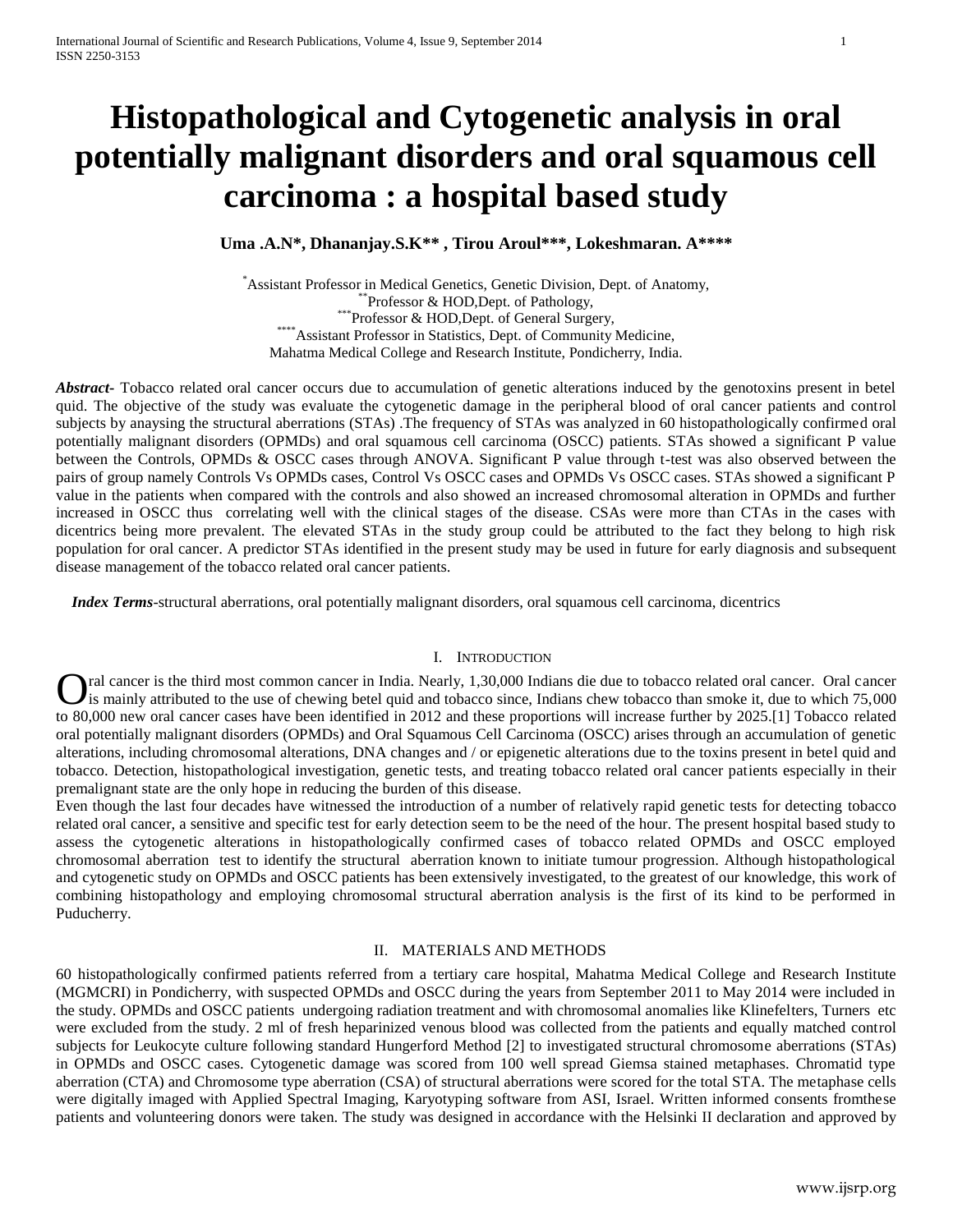the Institutional Human Ethical Committee. Statistical Analysis was done using SPSS 16 Version. The P value less then 0.05 is taken as significant.

# III. RESULTS

60 histopathologically confirmed oral cancer cases consisted of 15 OPMDs and 45 OSCC at an incidence of 1OPMDs:2 OSCC ratio. OPMDs consisted of 8 patients with leukoplakia (3 mild dysplasia and 5 severe dysplasia) and 7 patients with sub mucosal fibrosis (2 early stage and 5 advanced stage). As per Broders' grading system, out of 45 OSCC cases, 12 belonged to well differentiated squamous cell carcinoma (WDSCC), 24 to moderately differentiated squamous cell carcinoma (MDSCC) and 9 to poorly differentiated squamous cell carcinoma (PDSCC). Prevalence of moderately differentiated OSCC was noted in the study population (53.33%). The study group comprised of 41 males and 19 females with a mean age  $58.7 \pm 12.7$ years. 41% belonged to ≥60 while 59% belonged <60 age group. The mean age of 13 males and 2 females of OPMDs was  $50.5 \pm 13.8$  years with 10 patients <60 years and 5 patients ≥60 years of age. The mean age in 28 males and 17 females with OSCC was 61± 11 years with 21 patients <60 years and 24 patients ≥60 years of age. The patients were characterized into three groups based on their types of habits (risk factors). 40 patients chewed only betel quid(67%), 11 patients chewed betel quid and smoked (18%), while 9 patients smoked and consumed alcohol (15%).The "betel quid" ingredients in the study group consisted of betel leaf, areca nut, slaked lime, and sun-dried tobacco. All cases in the study group belonged to tobacco related oral cancer. The duration of their habits was  $30.2 \pm 11.1$  years (OPMDs - 22.33  $\pm 12.34$ ) years and OSCC -  $32.82 \pm 9.4$  years). The site of the oral cancer was also noted. 43 patients suffered oral cancer from buccal mucosa region, 13 from tongue, 2 from lip and 2 from palatal region.

Structural aberrations (STAs) showed a significant P value between the Controls, OPMDs & OSCC cases through ANOVA. Significant P value through t-test was also observed between the pairs of group namely Controls Vs OPMDs cases, Control Vs OSCC cases and OPMDs Vs OSCC cases. (Table 1) STAs showed a significant P value in the patients when compared with the controls and also showed an increased chromosomal alteration in OPMDs and further increased in OSCC thus correlating well with the clinical stages of the disease. CSAs (Table 2) were more than CTAs (Table 3) in the cases with dicentrics (Figure1) being more prevalent.

# **Table 1: Frequency of structural aberrations (STAs) in oral potentially malignant disorders (OPMDs) and oral squamous cell**

| Group        | N  | $CTAs*$         | $CSAs*$            | $STAs*$             |
|--------------|----|-----------------|--------------------|---------------------|
| Control      | 60 | $0.12 \pm 0.32$ | $0.23 \pm 0.56$    | $0.35 \pm 0.66$     |
| <b>OPMDs</b> | 60 | $2.6 \pm 5.42a$ | $9.8 \pm 7.11a$    | $12.4 \pm 7.36a$    |
| <b>OSCC</b>  | 60 | $1.27 \pm 1.97$ | $19.93 + 15.43$ bc | $21.2 \pm 15.42$ bc |

**carcinoma (OSCC)**

'a' denotes Significant 'p' value between the Controls  $& OPMDs$  cases

"b" denotes Significant "p" value between the Controls & OSCC cases

"c" denotes Significant "p" value between the OPMDs & OSCC cases

In Chromatid type aberrations there is no significant 'p' value between the OPMDs  $&$  OSCC

\* ANOVA shows significant 'p' value for all types of structural aberrations for 'a'. 'b'  $\&$  'c'.

| Table 2: Chromosomal type aberration (CSAs) frequency in oral cancer cases and control subjects |  |  |  |  |  |
|-------------------------------------------------------------------------------------------------|--|--|--|--|--|
|-------------------------------------------------------------------------------------------------|--|--|--|--|--|

| Group   | N  | <b>Breaks</b>   | Dicentrics      | Rings           | Fragments      | <b>Total</b><br>CSAs% |
|---------|----|-----------------|-----------------|-----------------|----------------|-----------------------|
| Cases   | 60 | $1.9 \pm 2.5$   | $8.5 \pm 6.6$   | $2.82 \pm 10.2$ | $4.1 \pm 6.1$  | $17.4 \pm 14.5$       |
| Control | 60 | $0.08 \pm 0.28$ | $0.07 \pm 0.25$ | $0.02+0.13$     | $0.07 \pm 0.3$ | $0.24 \pm 0.56$       |

| Table 3: Chromatid type aberration frequency in oral cancer cases & control |  |  |
|-----------------------------------------------------------------------------|--|--|
|                                                                             |  |  |

| Group   | N  | <b>Breaks</b> | Interchanges                    | Total CTAs%     |
|---------|----|---------------|---------------------------------|-----------------|
| Cases   | 60 |               | $1.5 \pm 0.3$   $0.12 \pm 0.38$ | $1.6 \pm 3.2$   |
| Control | 60 | $0.1 + 0.3$   | $0.02+0.13$                     | $0.12{\pm}0.32$ |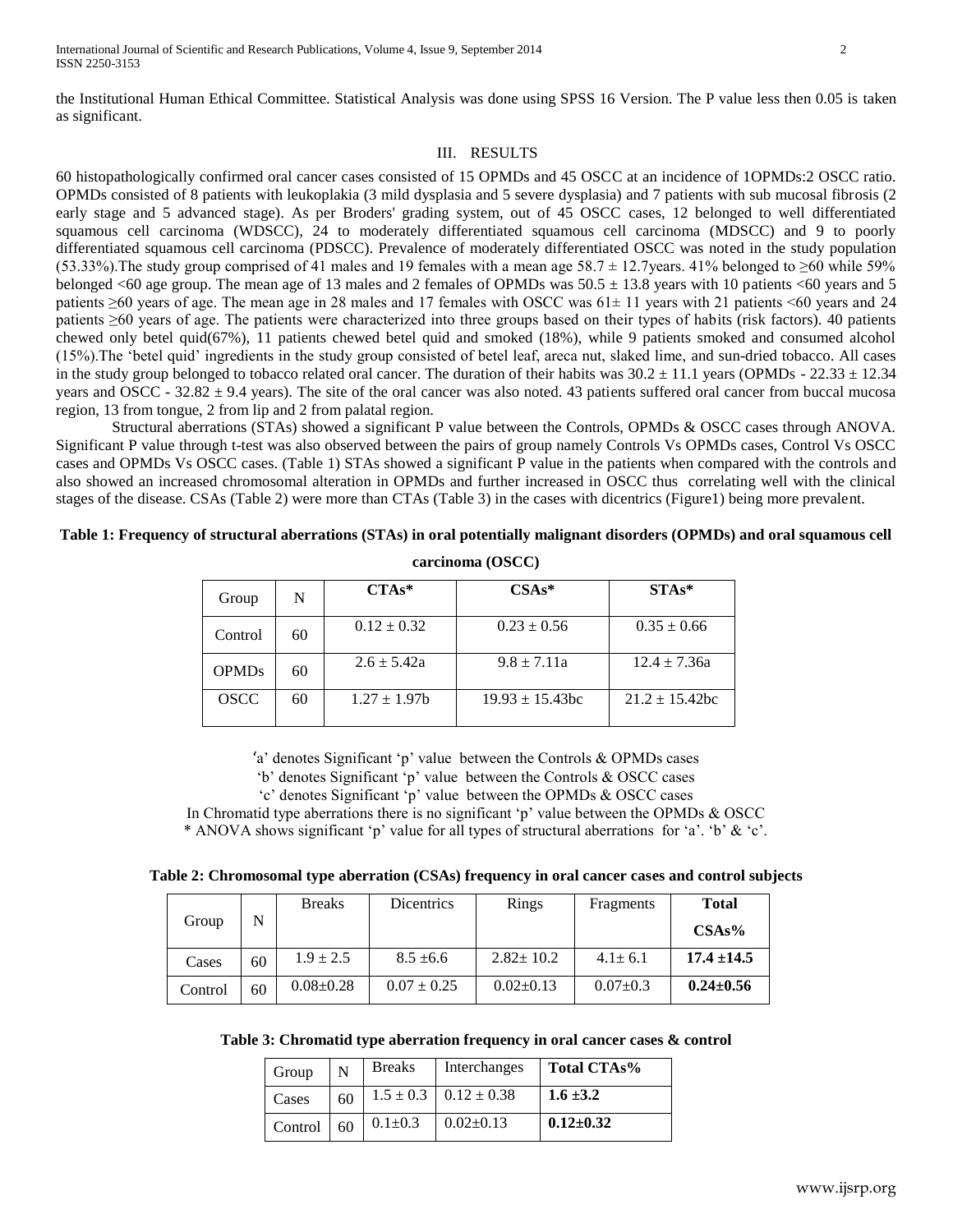

**Figure 1: A composite karyotype showing various structural chromosomal aberrations**

# V DISCUSSION

Worldwide, one of the highest incidence rates of mouth cancer among men is found in Pondicherry (8.9 per 100,000)[3]. This hospital based study in tobacco related oral cancer was thus under taken at a MGMCRI in Pondicherry to identify a feasible method and to identify a cytogenetic predictor which could be used as a mass screening test in this high risk oral cancer population.

Cytogenetic study in the peripheral blood of oral cancer patients was employed not only for identifying the different genomics instabilities but to also introduce timely interventional strategies to combat and control the epidemic. Many cytogenetic studies have been carried out in oral cancers using tissue biopsy than leukocyte cultures. We used peripheral blood for our study which gave promising results. This was based on the proposition made by Johanson [4] et al., It states that "heritable acquired characteristics of neoplastic cells brought about by changes in the genetic material, does not imply that their neighboring non neoplastic cells are without importance. Tumour cells face not only each other but also surrounding stromal tissue and the systemic antitumor response including the 'immune surveillance'". This proposition supports even peripheral blood which is a non-neoplastic tissue and was thus taken for the cytogenetic analysis.A conclusion section is not required. Although a conclusion may review the main points of the paper, do not replicate the abstract as the conclusion. A conclusion might elaborate on the importance of the work or suggest applications and extensions. In the present study there is no association between the age  $\&$  gender and the occurrence of chromosomal damage. In PMDs, leukoplakia showed an increased chromosomal damage than OSMF indicating a greater malignant transformation than OSMF. It is in concordance with several studies in India as the frequency of malignant alterations in oral leukoplakia has ranged from 0.13 to 2.2 % while in OSMF it ranged from 0.2 to 1.2%. Prevalence of moderately differentiated OSCC was noted in our study population (53.33%) while Agarwal and Rajderkar [5] and Ghoor et al[6] in their study group have noted a high incidence of well differentiated OSCC.

In this study we found that oral cancer in males was more common than females (2 fold) and this finding is comparable to others.[7,8]100% of the patients were of tobacco related oral cancer [ 8] but many studies have reported 25% to 80 % of cases belonging to tobacco related oral cancer [9,10,11] Since all the patients in the study group chewed and/or smoked tobacco high frequency of structural was seen which could be attributed to the synergism of the toxic effects present in betel quid taken with dried tobacco. In the present study 55 of the oral cancer patients (91.6 %) were over 40 years old, which is consistent with previous reports. [7,8] The consumption of tobacco and alcohol appear as the most important non-genetic risk factor associated with the development of head and neck squamous cell carcinomas (HNSCC).<sup>[12]</sup> Even though the present study showed that the site of the oral cancer showed no association with the chromosomal damage, we have observed 72 % of oral cancer cases having cancer in the buccal mucosa. This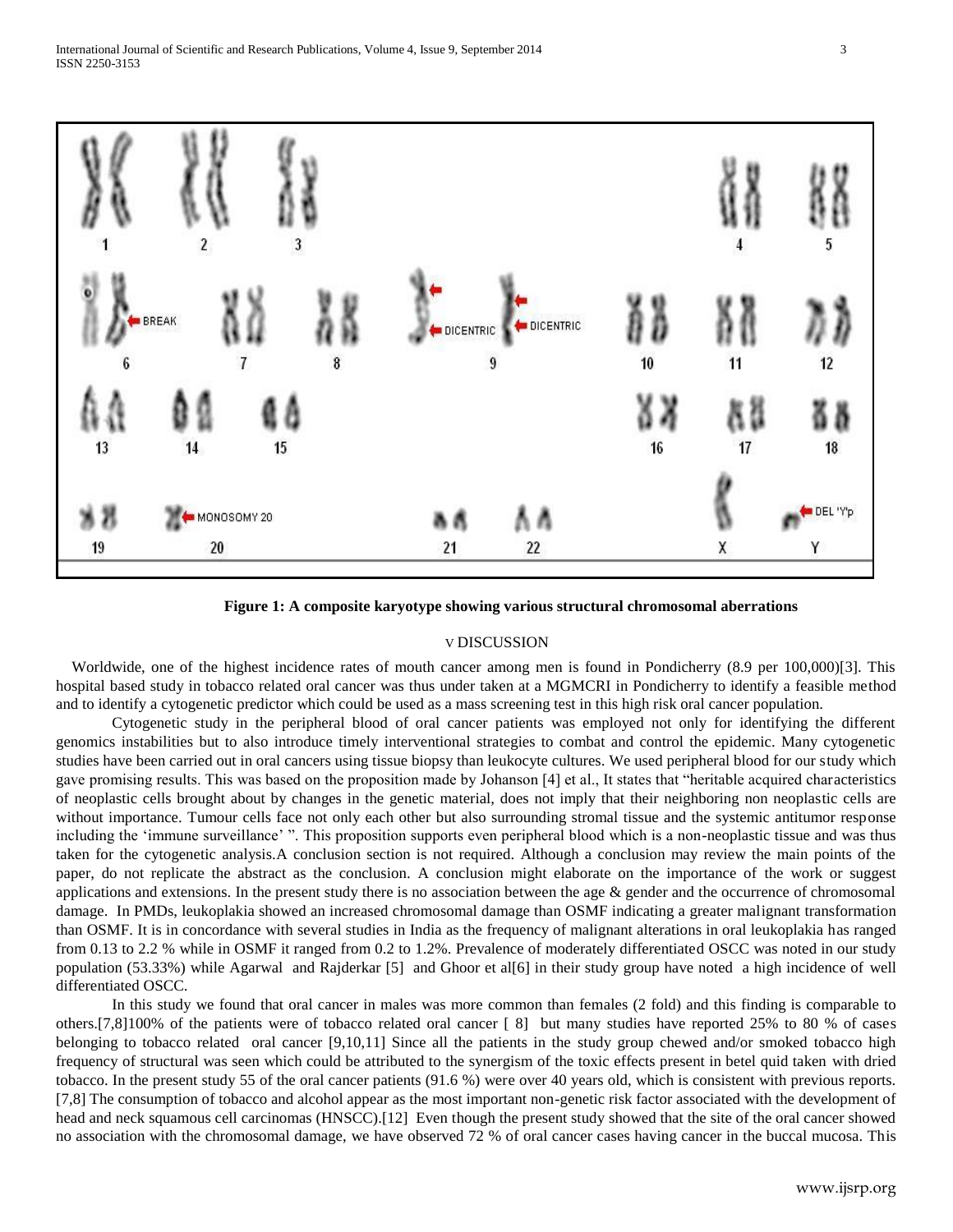could be attributed to the chronic use and the individual habit of the placement of betel quid in a particular site of buccal mucosa. Our study also showed the there is no correlation between the years of habits and their CA in regard to their different types of habits.

The frequency of STAs was not related to duration of the habits and is in agreement with Bhuvansesh et al.[13] who reported the accumulated chromosomal aberrations in head and neck squamous cell carcinoma are not significantly influenced by the severity of tobacco/alcohol exposure. The site of cancer had no influence in the frequency of STAs. We found 72% of the cases with buccal mucosa as site for oral cancer but Patrizio et al.[14] 2011 identified tongue to be more associated with chromosomal aberration in OPMDs than other sites. Van Dyke et al.[15] reported other cancer abnormalities appeared to be site specific but suggested a pattern of genetic evolution in squamous cell carcinoma that is independent of anatomic site.

Comparing the frequency of CA between the cases and the controls, it showed a significant higher p value in the patients than those of controls. Our findings were in accordance with several recent case-control studies; they revealed that spontaneous genetic damage in chromosomal aberrations of oral cancer patients was significantly higher than that of controls and thus genetic instability appeared to exist in oral cancer patients.[4-14] Sunil et al.[8] and Ravindaran et al.[16] reported 15-16% of CA in their OSCC case , almost consistent with our STAs at 14.32%.

The present study showed varied structural disorders (chromatid interchanges, breaks, dicentrics, rings and fragment) which initiate tumor progression leading to cancer. Not many studies have had reported structural aberrations in oral cancer in leukocyte cultures. Some authors have reported that no two karyotype were identical which vary in chromosome copy number and structure.[8,9] This was in concordance with our study where different structural chromosomal disorders were seen in all 60 cases. In the present study CSAs was more predominantly seen than CTAs and is similar to some studies[17] but others [18 ]have shown that there was no clear indication for cancer prediction between CSAs and CTAs suggesting that both DNA double-strand breaks and other initial DNA lesions responsible for CSAs and CTAs are associated with cancer risk. A high prevalence of dicentrics and ring chromosomes was noted. The cause and process of this phenomenon are unknown, but the malignant cell may contain an amplified area that has many transcriptions from proto-oncogenes. Indeed, in the carcinogenesis process, any cytogenetic disorders activate proto-oncogenes, or inactivate suppress tumor suppressor genes.

#### VI. CONCLUSION

Our study show that the STAs increases with the increase in its clinical manifestation ie from OPMDs to OSCC and between the grades of OSCC. High frequency of STA especially dicentrics present in the control population clearly indicates that the population belongs to a high risk for cancer. Structural aberrations in the chromosomes of an individual are thus clear predictors to screen any population at risk of cancer. Elevated STA levels in the oral cancer patients in the present study indicate that these structurally aberrant chromosomes may represent sites of putative tumor suppressor genes, a lesions or loss in them play a major a role in the pathogenesis of oral cancer, The findings identified in our study which may be used in future for early diagnosis and subsequent disease management of the tobacco related oral cancer patients, which is the only hope in lessening the mortality and morbidity associated with the disease and has thus paved way for such chromosomal studies in various others types of cancer too.

#### **REFERENCES**

- [1] Ferlay J, Soerjomataram I, Ervik M, Dikshit R, Eser S, Mathers C, Rebelo M, Parkin DM, Forman D, Bray, F. GLOBOCAN 2012 v1.0, Cancer Incidence and Mortality Worldwide: IARC Cancer Base 2013; No. 11 [Internet]. Lyon, France: International Agency for Research on Cancer. Available from http://globocan.iarc.fr
- [2] Hungerford DA . Leukocytes cultured from small inocula of whole blood and the preparation of chromosomes by treatment with hypotonic KCl. Stain Technol, 1965;40: 333-338.
- [3] ManikRaoKulkarni. Head and Neck Cancer Burden in India. International Journal of Head and Neck Surgery, January-April 2013;4(1):29-35
- [4] Johanson B, Mertens F, Mitelman F. Primary vs. secondary neoplasia-associated chromosomal abnormalities-balanced rearrangement vs. genomic imbalances, Genes, Chromosomes & Cancer 1986;16:155-163.
- [5] Agarwal KH, Rajderkar SS. Clinico epidemiological profile of oral cancer: A hospital based study.Indian Journal of Community Health April 2012-June 2012;24(2):80-85
- [6] GootHeahKhor, Chong HuatSiar. Oral Medicine and Periodontology. Chromosome 17 Aberration of Oral Squamous Cell Carcinoma in Malaysia. Global Journal of Health Science: October, 2009:1(2)
- [7] F. Agha-Hosseini, M. Khazabb, A. Parvaneroo Evaluation of Chromosomal Disorders in Tissue and Blood Samples in Patients with Oral Squamous Cell Carcinoma J Dent TUMS 2004; 1(4) 25-30
- [8] P.M. Sunil, C.R.Ramachandran, Arulmoli, SanthaDevy, Soma Susan Varghese. Cytogenetic alterations in oral squamous cell carcinoma detected by karyotyping (G-banding). Oral & Maxillofacial Pathology Journal Jan- Jun 20112(1) 89-94
- [9] Neville W, Damm D, White K. Color Atlas of Clinical Oral Pathology. 3rd ed. Philadelphia: Williams & Wilkins;1998: 224.
- [10] Regezi j, Sciubba J. Oral Pathology. 3rd ed. Philadelphia: WB Saunders; 1999: 69-70.
- [11] Martin S. Greenbery S. Burket's Oral Medicine Diagnosis and Treatment. 10th ed. Philadelphia: JB LippinCott;2003: 208.
- [12] Decker J and Goldstein JC (1982) Risk factors in head and neck cancers. N Engl J Med 306:1151-1155.
- [13] Bhuvanesh Singh, Swarana Gogineni, Andy Goberdhan, Peter Sacks,, Ashok Shaha, Jatin Shah, PulivartiRao Spectral Karyotyping Analysis of Head and Neck Squamous Cell Carcinoma Laryngoscope 2001, 111(9):1545-1550.
- [14] Patrizio Castagnola, Davide Malacarne, Paola Scaruffi, Massimo Maffei, Alessandra Donadini, Emanuela Di Nallo,Simona Coco, Gian Paolo Tonini, Monica Pentenero, Sergio Gandolfo, Walter Giaretti. Chromosomal aberrations and aneuploidy in oral potentially malignant lesions: distinctive features for tongue. BMC Cancer 2011 13;11:445
- [15] Van Dyke D L. Squamous cell cancer. Atlas Genet Cytogenet Oncol Haematol. Sept 2001 (www.infobiogen.fr/services/chromcancer/tumors/squamouscellID5130.html